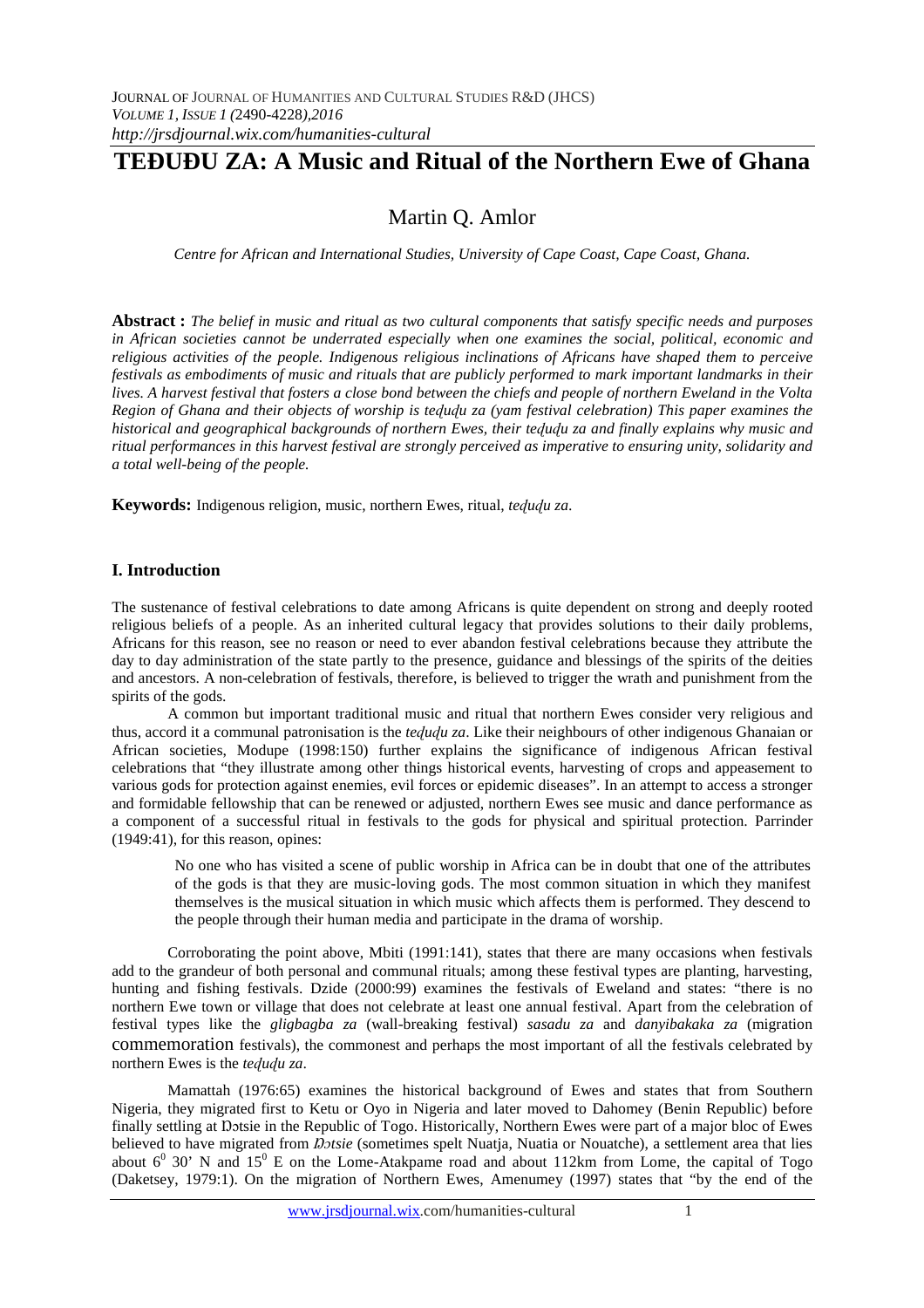17<sup>th</sup>century, the people left *Dotsie*, their ancestral home, in small kin groups such as families and clans and travelled in different directions towards the Volta River and camped temporarily at a number of places before finally settling at present in relatively peaceful and small autonomous communities or homelands".

A close look at northern Ewe languages shows that beside Ewe being the main language of communication, a closer look at the language patterns of the area shows variations that exist in the *FIA FIA GBE* (non-Ewe speaking) areas which are occupied by pockets of Guan, Buem and Akan speaking ethnic groups which are referred to in Ewe as *FIA Fiala Wo*. These *fiafialawo* have their own languages but in most cases, speak Ewe as a second language. Some Guan-speaking settlements include Akpafu, Avatime, Bowiri, Likpe, Logba, Lolobi, Nkonya, Nyangbo, Santrokofi and Tafi. The Buem speaking groups are located at Jasikan and its adjoining settlements like Baglo, Teteman, Kute, and Okadjakrom. Going further north, one can find pockets of Akan speaking groups of settlers at Ahamansu, Apesokubi, Breweniase, Dapaa, Kadjebi, Papase, Pampawie, and Worawora.

Commenting on the geographical location of the people, Agbodeka (2000:1-4) delineates northern Eweland as bounded to the east by the Republic of Togo, to the West by the Volta Lake, to the north by Jasikan and Krachi Districts and to the south by Anlo, North and South Tonu, Akatsi, Aveno and Ketu Districts. Northern Eweland as a substantial part of Volta Region has a total area of 20,344 kilometres. Out of the region's total land size, the people are currently located in seven administrative districts: Ho, Agortime-Ziɔfe Adaklu, Kpandu, Hohoe, Kpeve and South Dayi which occupy 4,900.4 square kilometres, representing about 20% of the Volta Region and 1.72% of Ghana's total land size.

For purposes of commonality in indigenous cultural practices, this paper would focus on the celebration of *teɖuɖu za* in some traditional areas in the Ho, North and South Dayi, Kpando and Hohoe Districts. The festival celebration takes place mainly in the months of August/September through December in the Ho, Peki, Awudome, Anfoega, Kpando, Hohoe and Leklebi traditional areas.

#### **II. What is** *Teɖuɖu za***?**

*Tedudu za* is a yam harvest festival celebrated by northern Ewe societies which are predominantly subsistence farming communities. As a customary obligation, the first harvest of new tubers of yam is offered through the chiefs as gifts to the traditional stools, spirits of the gods and ancestors to express the people's joy and gratitude for a bumper harvest of this food crop at the end of their farming season. *Teɖuɖu za,* according to Dzide (2000:100):

.....is a harvest festival during which communal feasting between the gods and men take place. The celebration represents public affirmation by the people of oneness with their hierarchy of gods, ancestors and heroes. It is also a time for the rededication of the people to their chiefs. The festival creates an opportunity for solutions of family and community squabbles and misunderstandings.

The cultural significance of food being celebrated by ethnic groups in Ghana satisfies many reasons. In *teɖuɖu za* for example, the first harvest of new tubers of yam from the farm is considered sacred. For this reason, not until the chief and his elders usher in new yams by first performing rituals to the gods, traditional stools and spirits of the ancestors by feeding them with new yams, no farmer has the right to bring fresh yams home for consumption. This is done as a public declaration by the people of oneness with their state deities and ancestors as the spiritual forces believed to have promoted the growth and bountiful harvest of yam.

A personal investigation that I carried out from (May 22-28, 2015) about the origin of yam festival in the Ho, Kpando, Peki and Hohoe traditional areas reveals that despite the lack of written records to support their claim, *teɖuɖu za* in northern Eweland is believed to have originated from *Ŋɔtsie,* the last centre of dispersion of Ewes as a result of the tyrannical rule of Agorkoli, the king under whom they served before migrating some four centuries ago to their present areas of permanent settlement in the northern sector of Volta Region.

Like their northern neighbours, Nukunya (1997:106) traces the origin of festivals of the southern Ewes and states that "the origin of their festivals are deeply rooted in the history, tradition and culture of *Hogbe*, a name associated with *Dotsie*, their ancestral home located in central Togo. Among these festivals which are considered as music and ritual are: *Hogbetsotso* of the people of Aŋlɔga, *Tɔtsogbe* of the Sokpoe traditional area in the South Tonu district and *Hogbeza*, an annual festival celebration of the people of Aveno traditional area"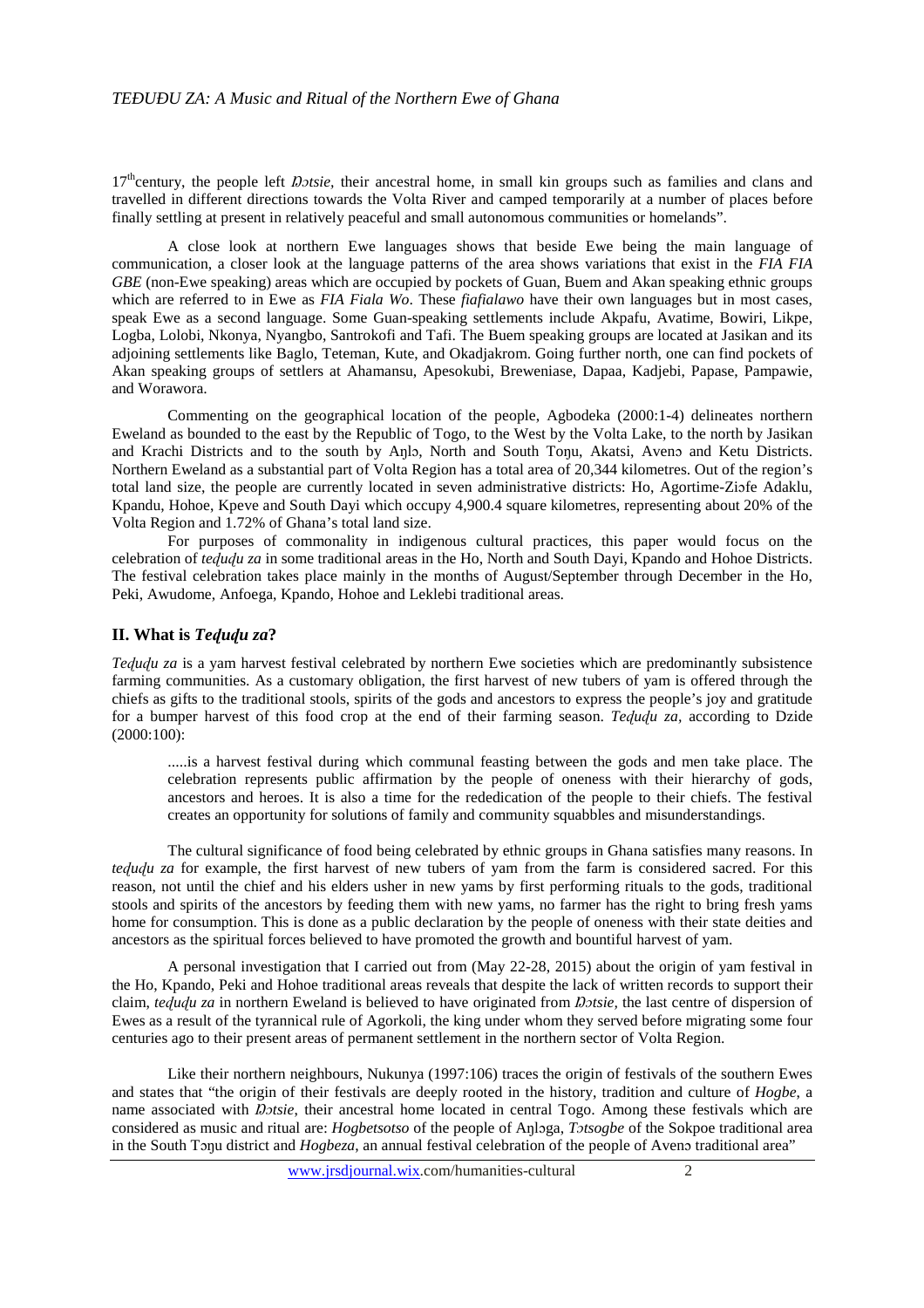What, therefore, is a ritual? A rite or a ritual can be explained as a prescribed form of carrying out a religious action or ceremony. Ritual as part of northern Ewe *teɖuɖu za* can best be described in the words of Mbiti (1991:131) as a means of communicating something of religious significance, through word, symbol and action to the gods or powers that rule their destiny. The ritual word is powerful since it is spoken in seriousness and humility, and repeated every time that ritual is performed. In the African context, Mead (1973:87).also explains what a ritual stands for:

A ritual deals with relationships, either between a single individual and the supernatural, or among a group of individuals who share things together, and there is something about sharing that makes it ritual, including its extra degree of intensity, due to the fact that its behavioural pattern is contact between the secular and the sacred.

Amlor (2011:11) in an article;"*Oguaa Fetu afahye*: A music and ritual of the people of Cape Coast in Ghana" explains why *Fante* citizens of Cape Coast, an old coastal historical town attach importance to first feeding their gods, and ancestral stools with (*etɔ*), mashed yam before the ban on eating fresh yam is lifted. According to him, "the gods and spirits of the ancestors and the traditional stools are fed with the first fruits of their harvests from both the land and the sea, because they are perceived as gifts from the gods and the ancestors".

Mbiti emphasises the importance of first fruits gathered at the end of harvest seasons in many African societies and explains that they are considered 'holy or sacred' because they open up the way for the ripening of the fields and the harvest. He further adds: "the rituals take away any dangers that could be incurred in eating the new harvest. This idea may be thought of as "cooling off" the crops, or blessing the harvest, tasting the food or taking away the bitterness. Rituals are like religious signals to the people that they may now safely eat the fruit of their labour, because by blessing the first fruits, the whole harvest is sanctified or ritually cleansed for human consumption" (1991:135-136).

*Teɖuɖu za* has two main ritual components: private and public. While the private aspect covers rituals associated with the gods which are sacred, a public ritual, on the other hand, focuses on social and family unity that warrants the participation of every citizen. The private or sacred rituals include *nubabla* (tying of herbal leaves), *gbɔmekpɔkplɔ* (sweeping of the town) and *tetsrolɔlɔ* (gathering of yam peels). Two main public ritual performances in *teɖuɖu za* which customarily warrant obligatory participation of every individual citizen of the land are the *teɖugbe* (main festival day) and *dutakpeza* (state durbar) which crowns the festival celebration.

Preparations towards the *teɖuɖu za* commences on the first day with the performance of *nubabla* rituals that are aimed at drawing the entire society closer to nature. Special leaves believed to have high magical potency are selected and blessed. A mixture of corn flour, palm oil, broken raw eggs, blood and feathers of a slaughtered fowl are sprinkled on the special leaves and tied together. The symbolism in tying the leaves is to disarm and weaken the power of all evil forces during the celebration. In a procession accompanied by the sound of *afaga* (state gong), the *trɔnua* and *trɔsiawo* (traditional priests and priestesses), are escorted by some elders, and they move throughout the community and sprinkle ritual water to drive away malevolent forces such as plague, pestilence, drought and flood. The *gbɔmekpɔkplɔ* ritual comes after the *nubabla* ritual the following day.

*Gbɔmekpɔkplɔ,* therefore, is a ritual in which all the communities are spiritually swept clean to prevent evil forces and diseases from attacking the people. According to the natives, *gbɔmekpɔkplɔ* ritual involves the use of two calabashes; one contains ordinary water and the other contains a mixture of water, palm wine and two bundles of herbs. In addition, *blikpo*; a fresh shoot of a palm branch about three feet long, has a loop at one end and two live creatures; a frog and a month old chick tied to the other end to symbolize a 'ritual broom' The *trɔnuga* shouts an onomatopoeic word signal, *haa..hoo* to which the crowd bursts out into a simultaneous response by repeating the words after him. This word is repeated three times and the crowd marches in a procession along the main road through the town after the priest who drags the symbolic broom on the ground as they move along. As the procession, continues, he dips *afla*, a ritual plant into a large calabash filled with water and sprinkles it in all directions for every household to be touched by the sacred water. A town crier goes ahead to warn people to put out all lights. If a light of any kind is seen in the direction to which the priests move, stones are thrown at it as a warning for it to be put out to avoid the wrath of the gods.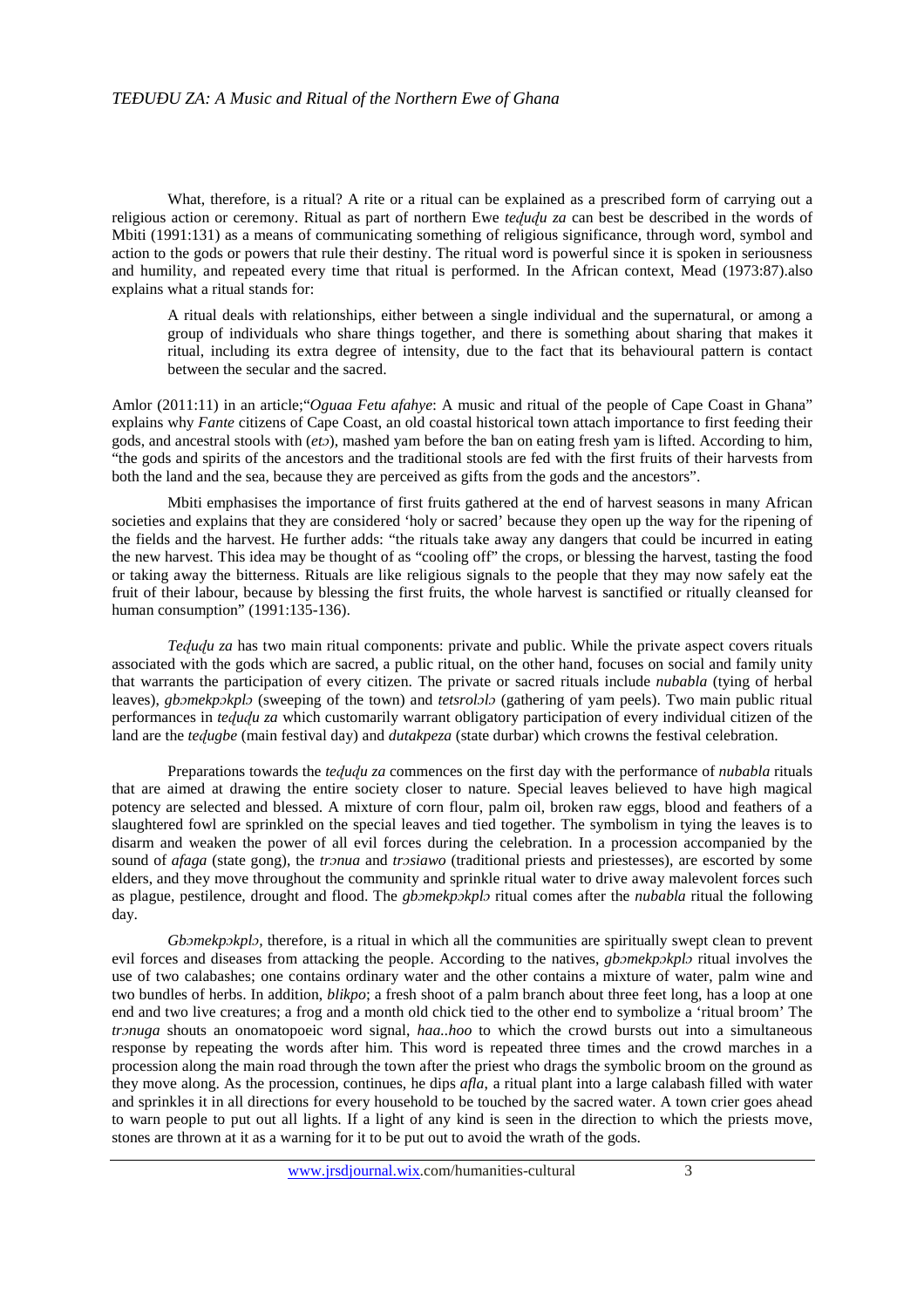The procession through the streets of the communities continues until it stops at a heap of wood ash and charcoal dumped by the women on the main road at the outskirts of the town. The chief priest now leaves the ritual broom with the creatures tied to it, now completely dead on the heap. The death of the creatures during the ritual cleansing symbolizes the peoples' resistance to death. The *trɔnuga* finally prays to the gods for the entire community to be well protected from any evil attack and, as well, prevent malevolent forces from overstepping the ritual broom to enter the town. The idea of maintaining good health is always a major concern for every society in the world, and in the pursuit of this ambition, citizens of northern Eweland perform rituals that are directed to the super powers on which they depend for help, blessing, protection and removal of evil spirits that affect their homes, animals and crops. As emphasis on the interrelation of music and ritual activities of most Ghanaian societies, Aziaku (2009:230) stresses:

Prayer moves with songs and they give a captivating message to the people by indicating the strong power of the spirits which can shape their physical and spiritual needs. Africans, therefore, hold the view that the practice of music associated with humanity dates from primordial time and its use in different contextual situations either on individual or community basis has a high psychological impact which makes them believe that "music is life" and can never be done away with.

Music, therefore, depending on the context within which it is used in contemporary Africa, is what Ihekweazu (1985) describes as "a tool that the African employs to understand his/her past, and contribute to the shaping of his/her present and the future, express and document him/herself; his/her feelings, hopes, disappointments, sufferings and joy". The need for ritual performances in *tedudu za* can also be explained in terms of the people's total dependence and protection that are perceived as merits which are ascribed to the powers of those in the spiritual realm. This is the reason why the society frowns on ignorance of these values and responsibilities because the people believe that they do not only render a citizen 'foreign', but also, a misfit in the society. In addition sacrifice as part of rituals of worship in *teququ za*, is meant to feed the deities regularly because they (deities) are part of the daily, weekly or annual worship that is inseparably linked with them. In other words, Nukunya (1997:90) states: "sacrifices are offered to pacify the gods, traditional stools and ancestral spirits as a means of removing or stopping a looming danger believed to be punishment for disobedience or some strife against the gods. Sacrifices are also gifts to the sacred in the form of thanks or ritual meal offerings to pave way for reconciling the people with one another, or with the spirits of the gods and ancestors".

The *gbɔmekpɔkplɔ* ritual performance officially permits entry of 'new of fresh yam' into the town on the third day which is the main *teɖugbe* (festival celebration day). The fresh tubers of yam are harvested and carried home by women, teenage boys and girls. A few metres away from home, the load carriers are welcomed by children amidst singing and jubilation. In the early hours of the morning, all heads and family members reunite to settle all disagreements and other family troubles. This is followed by the preparation of a ritual meal of 'plain' and 'red' mashed yam, by the *trɔnuawo.* While the white or plain mashed yam is never mixed with any type of oil, the 'red yam' is so called because it is mashed and mixed with palm oil and are both offered to the spirits of the deities and ancestors of the land to partake of first.

Since a strong belief of the people, is that these spirit powers are closely linked with the major transitional stages of their human existence, a person, or a communal group; family, clan, village, or society, expresses gratitude or appeals directly to these spiritual forces in such situations through a medium such as a traditional priest/priestess or a spirit diviner/healer. After these super-human spirits are fed, the entire palace of the *fiaga* (paramount chief) together with the ancestral stools, are sprinkled with both white and red mashed yam to declare the *teququ za* open to the public. This activity in effect symbolises abundant food not only for the harvesters but also for invited friends and the entire society. The celebration is climaxed by communal family feasts in which every household prepares yam *fufu,* (a Ghanaian delicacy prepared from pounded yam, cassava, cocoyam or plantain) and the sound and rhythm of the pounding is heard all over the community.

To round off the festivities, a grand *dutakpeza* (state durbar) is held on a Sunday. The procession atmosphere to the durbar ground becomes charged with the poetry of songs, rhythmical phrases of instruments and dance gestures. There is a notable array of royal regalia which include *fiaʋuwo* (court drums), *apakawo* (palanquins), *fiazikpuiwo* (stools), *tsiami-tikplɔwo* (linguist staffs), *atamkayiwo* (state swords); all symbolising the status and power of the chiefs and the philosophy of the people. Other properties, some of which are cosmetics of all kinds like rich beads, jewellery and well-packed bundles of women's clothes (both local and foreign) are neatly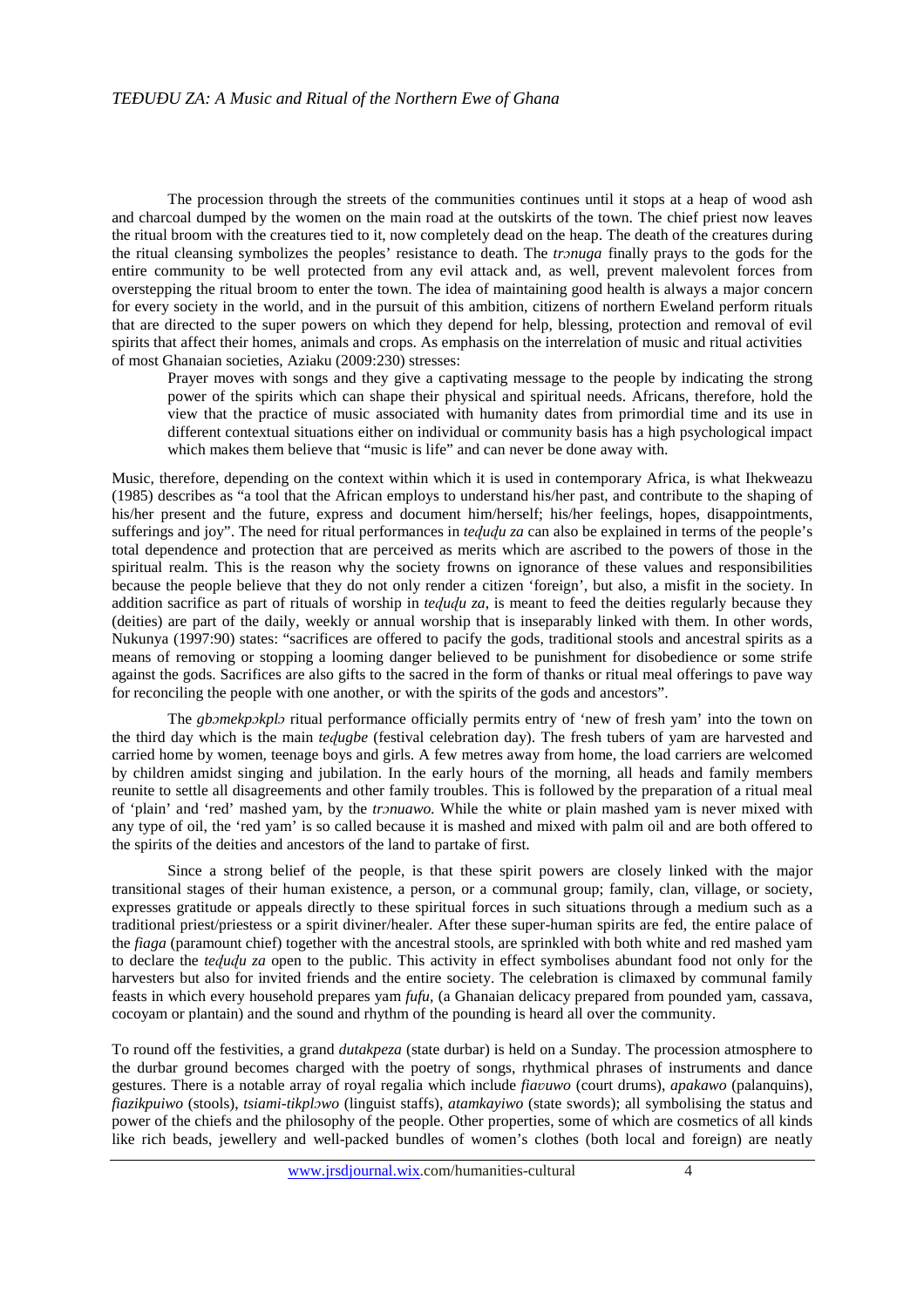arranged in brass pans that are carried by teenage girls and shown to the public. At the durbar ground, libation is poured by the traditional priests and priestesses The rites of planting and harvesting of yam and other work activities which take place on the farm are dramatized by the priests(esses), farmers' associations and cultural troupes through singing, drumming and dancing. After the dance-drama, the chief and his sub-chiefs, seated in state, receive homage from their subjects. This is followed by greetings and speeches by chiefs and important dignitaries invited to come and grace the occasion.

After activities undertaken in the state durbar are over, *tetsrolɔlɔ* ritual is performed to symbolically remove from the towns or communities, peels of new yam consumed during the festival period as a sign that marks the end of the *tedudu za*. This activity actually takes place eight days after the festival day. Though this ritual symbolically ends the celebration, the use of yam as a staple food continues until the beginning of the next sowing season that commences in early March.

A contemporary feature which has now emerged in northern Eweland is crowning the festival celebration with Christian and Moslem religious worship. Thanksgiving services are therefore held in the churches and mosques by the citizenry, to express their joy and gratitude to God/Allah, for granting them a fruitful and a successful *teɖuɖu za.* 

#### **III. Music and dance in** *teɖuɖu za*

Music and dance cut across the entire socio-cultural foundation of African societies; hence, festival celebrations are regarded as religious events in which worship of the gods never lacks music making. Music as part of rituals performed during festivals is considered as a critical component of worship because Africans believe that music and rituals enhance and validate easy access or contact with all the spirit powers that are responsible for their total well-being. Similarly, Gyedu-Asamoah (2003:4) expresses why Africans to date cling to music and ritual performances to supernatural forces in their lives and work activities: "there is a deep sense that the human being is weak, impure or sinful and stands in need of transcendent power. The belief that people could enter into relationship with powerful and benevolent powers and thereby receive protection from evil forces is prevalent in African socio-religious life and popular discourse". In his investigation into the socio-cultural functions of music in indigenous worship of Ewes in the Volta Region of Ghana, Amlor (2009) comments:

Most traditional Ewe societies believe that the universe is constituted of benevolent and malevolent spirits and supernatural problems require supernatural interventions. They, therefore, seek solutions to their physical and spiritual problems through ritual performances which incorporate music making in the festival, puberty and funeral celebrations. Music and rituals are therefore perceived as the quickest means through which easy contact or communion with their spirit beings are possible.

To validate the point above, Nketia (1962), stresses: "there is the need to know more about indigenous religious life, its music, its modes of thought, beliefs and norms. It is only when we know the above that we can resist the temptation of allowing ourselves to be carried away from the knowledge of the past". Like most festival celebrations in Ghana or Africa, *teɖuɖu za* is an action-packed event and expressed through verbal, musical, dance and body gestures geared towards proper ritual communication. Among a plethora of indigenous musical types performed in this harvest festival, a major one that by custom, involves the participation of every celebrant is *agbleha* dance-drumming. The folks put a high religious premium on this folk occupational music because of the belief that its non-performance denies the farmers and the entire society of ritual blessings which can trigger untold hardship in their health and work activities in subsequent farming seasons.

In defining and tracing the origin of this folk genre, the term *agblehawo,* which is a short form of *agbledehawo,* literally means 'farming songs', and it is derived from two Ewe words, *agbledede* (farming) and *hawo* (songs). By definition, *agblehawo* are a type of work songs that are sung by farmers as an accompaniment to their work activities in order to motivate them to boost productivity and ensure their welfare and survival; when performed at home, they serve other specific purposes. Communal performance of *agblehawo* reaches its climax on the day of the state durbar. The procession atmosphere to the durbar ground becomes charged with poetry of songs, rhythmical throbbing of drums and other instruments and varied dance movements. This is followed by prayers, animal sacrifice and pouring of libation by the *trɔnuawo* for the protection of the people.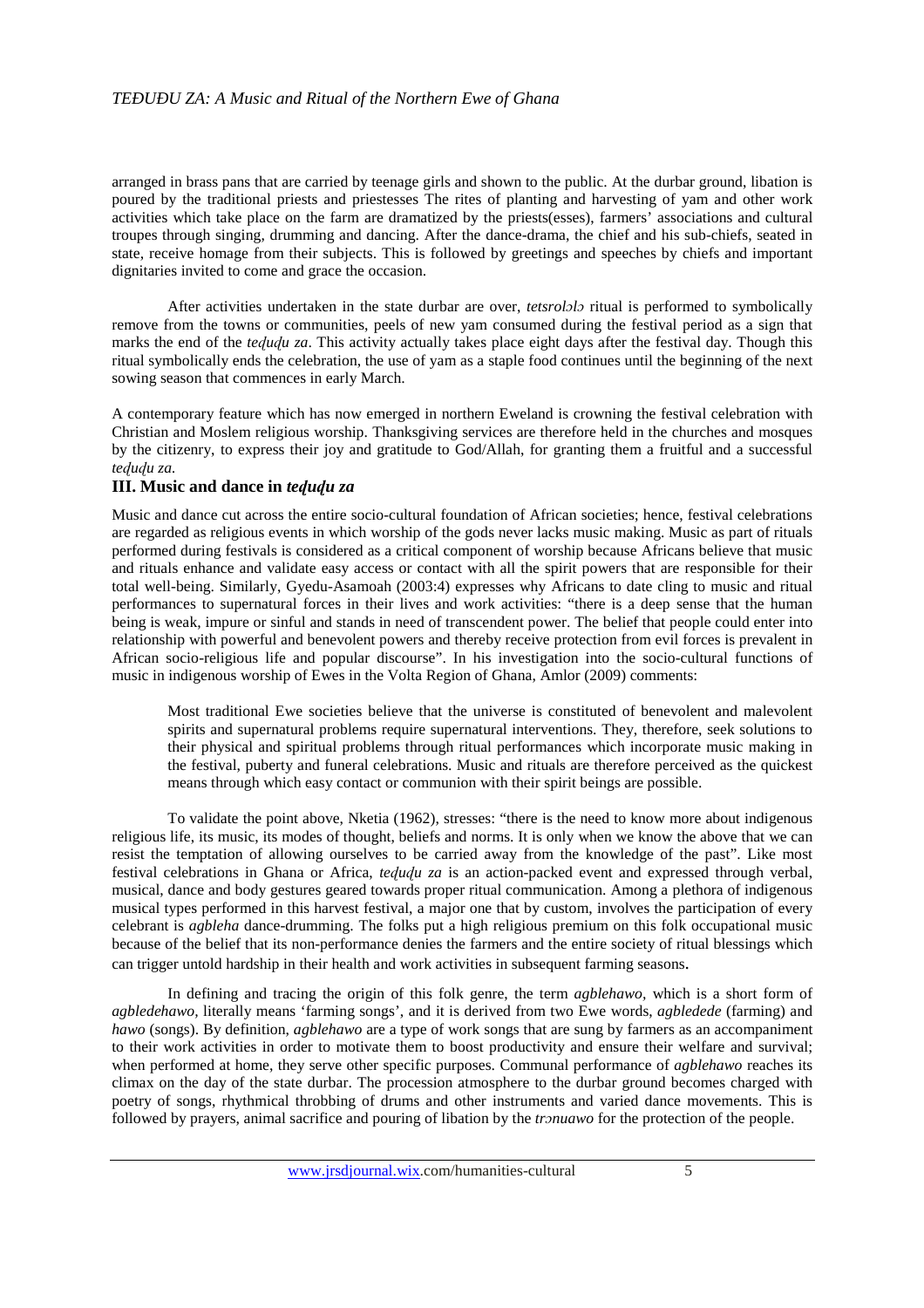The organisation and performance of *agbleha* dance-drumming involve performers who are mostly adult male and female subsistence farmers as well the youth who form the bulk of the work force in these traditional societies. The stages of ritual performance in this festival largely determine the selection and use of songs. Kaemmer (1993:69), thus, writes: "music and dance are a very important part of the ritual ceremony because they frequently mark the stages of the ritual". In an interview with Francis Kyereme, a farmer and *agbleha* performer on (May 15, 2015) at Kpando about why this folk music is vital in *teɖuɖu za,* he explained:

It is our strong belief that the role(s) played by *agblehawo* that have religious themes, do not only express gratitude to the gods and ancestral spirits; but also, a means to fellowship with them. It is the people's belief that failure to carry out this cultural obligation could invoke the wrath of the gods, negate the potency of the rituals in *tedudu za* and cause hardship in the form of diseases, drought, poor harvest, and death of citizens.

After the ritual, the priests(esses), as mentioned earlier, enact rites of planting and harvesting of yam as a tribute to the super powers and deceased farmers through music, dance and drama. They sing and dance to the tunes of religious *agblehawo* which recount farmers' joy, death, burial and funeral rites of their *ameyinugbeawo*  (deceased farmers). The songs praise hardworking farmers who are either alive or dead for contributing to the development of their societies in the form of providing abundant food for the people and assisting in putting up community schools, roads, or clinics. The songs also help in controlling emotions/group behaviour and maintaining a state of normalcy for those alive.

The *agbleha* below with the title; *Mele wodzi zɔm la ɖaŋ' me* (I am threading over them with caution), recounts the loss of some illustrious sons and daughters who were farmers.



Example 1: An *agbleha* recounting the loss of relatives who were farmers.

| $\mathcal{U}$ :Mele wo dzi zom loo:// | $\frac{1}{2}$ am threading over them://   |
|---------------------------------------|-------------------------------------------|
| Ameveviewo le to me                   | Important relatives are lying underground |
| Mele wodzi zom l'a                    | I am threading over them                  |
| Adanu me, l'a danu me                 | With caution, with caution                |

Since the celebration borders so much on yam harvest and other farm products at the end of the farming season, *agblehawo* are featured in both private and communal ritual activities of the people. In the private or sacred ritual activities which include prayers, sacrifices and pouring of libation, the people move in a procession during the *gbɔmekpɔkplɔ* rituals and sprinkle every household with ritual water amidst *agbleha* dance-drumming. Here the songs performed focus on petition relating to the people's care and protection by their spirit powers. In addition, the songs do not only approve cordial interrelation that strengthens social bonds between the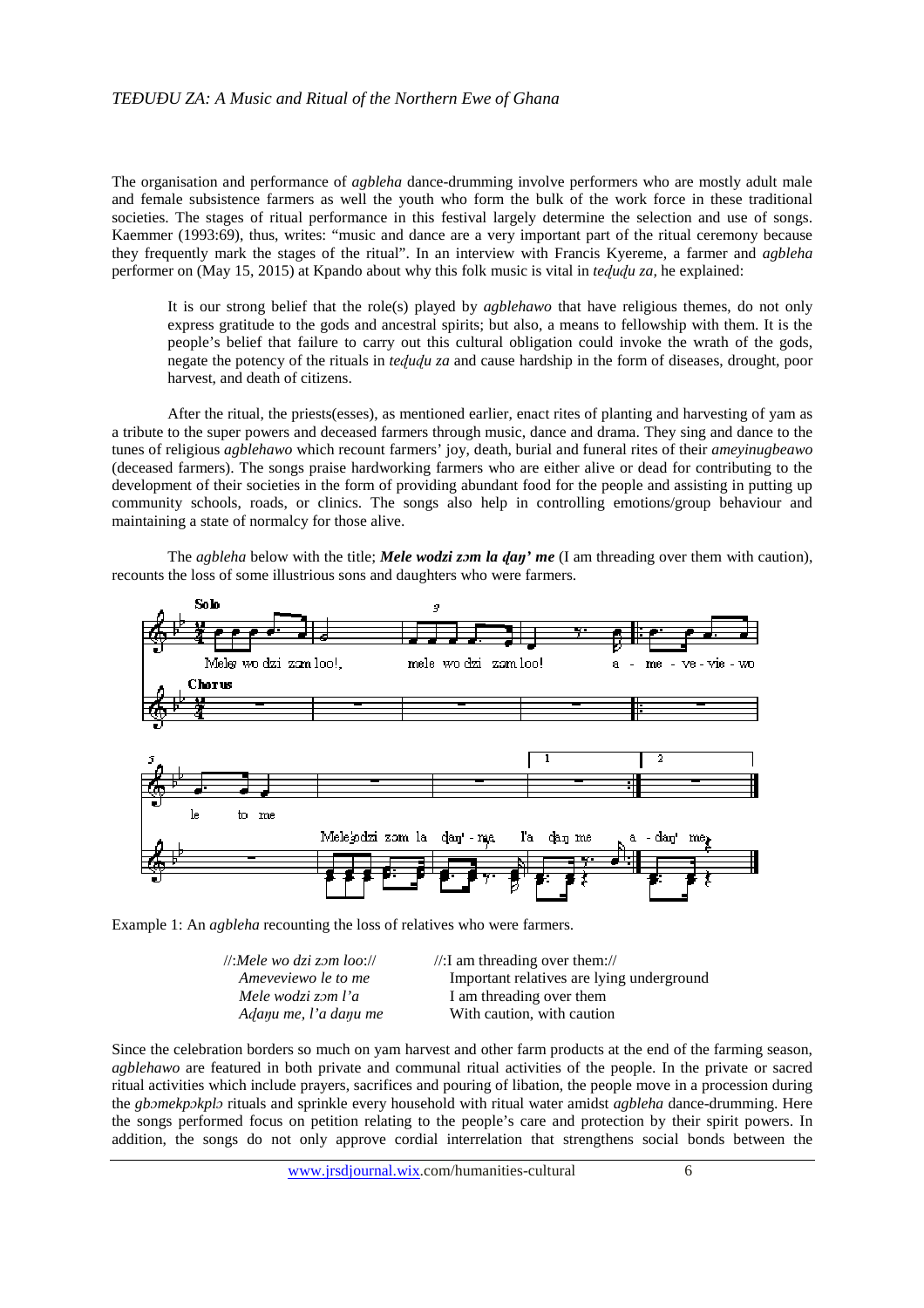#### *TEÐUÐU ZA: A Music and Ritual of the Northern Ewe of Ghana*

celebrants, priestly groups and their guardian spirits only, but also warn or punish those whose actions are considered detrimental to the success of the celebration. These responsibilities and fear of punishment from the gods have infused into the people a sense of discipline, unity and devotion to their religious activities. It is therefore not surprising to see that to date; music and dance are deeply embedded in ritual performances in other Ghanaian festivals like the *Odwira,* a ritual of stool cleansing and purification of the land by the Akan and *Homowɔ,* a harvest festival celebration of the Ga of Accra, the capital of Ghana.

During the *dutakpeza*, farmers enact through music, dance and drama, difficulties they face like an outbreak of bush fire, snake bite, accidental infliction of cutlass wounds on themselves and ways they take to contain such problems or difficulties. Participation in the durbar thus, offers the celebrants a platform through music, dance and drama to exhibit what Khamalwa (2012:65) describes as "breaking down social and moral barriers, allowing people to act out often suppressed emotions, transport the celebrants to a higher plane and liberate them from the usual socially approved selective words and actions sanctioned by society" According to the people, music, dance and drama in *teɖuɖu za* arouse feelings or emotions that stir and facilitate direct participation of the spirits of the deities in their moral, material and spiritual lives.

One can clearly realise from the actions and emotions of the celebrants during music and dance sessions what Khamalwa describes as "communication is enhanced and made more effective, as one or several people say or do different things simultaneously in a harmonious way that appeals to multiple senses". Turner (1969) corroborates the point above and states: "the individuals blend their individual uniqueness with that of others and they draw inspiration and courage from the fact that they are not alone; solidarity and a common destiny create a sense of identity, which he calls communitas". Buencosenjo (2011:1), complements the points made by Khamalwa and Turner in this way:

Music and dance are close conceptual cousins and as part of rituals, especially, the multi-sensorial types affirm participants' experience of their material and transcendent worlds. There is the need to enter a realm of understanding them as capable of defining and negotiating the contradictions, differences and promoting human solidarity.

The hardship and other work-related problems which the people encounter during the farming season finally give way to joy and jubilation during the *teɖuɖu za*. As a festivity that avails them a forum to relax and make merry, they sing songs (both local and foreign) in a call and response form, with themes highlighting assistance from the Supreme Being, the gods and ancestors such as:

- i. gratitude praise, love and adoration for sustaining their lives
- ii. joy of reaping bumper food harvest
- iii. protection from sickness, evil spirits, enemies and natural disasters like flood
- iv. reshaping of unhappy destinies

The text of an *agbleha* below expresses the peoples' gratitude to the Supreme Being, the gods and ancestors for granting them good health, abundant rain, soil fertility and a bumper crop harvest: *Aɖaase* (Thank you Almighty God):

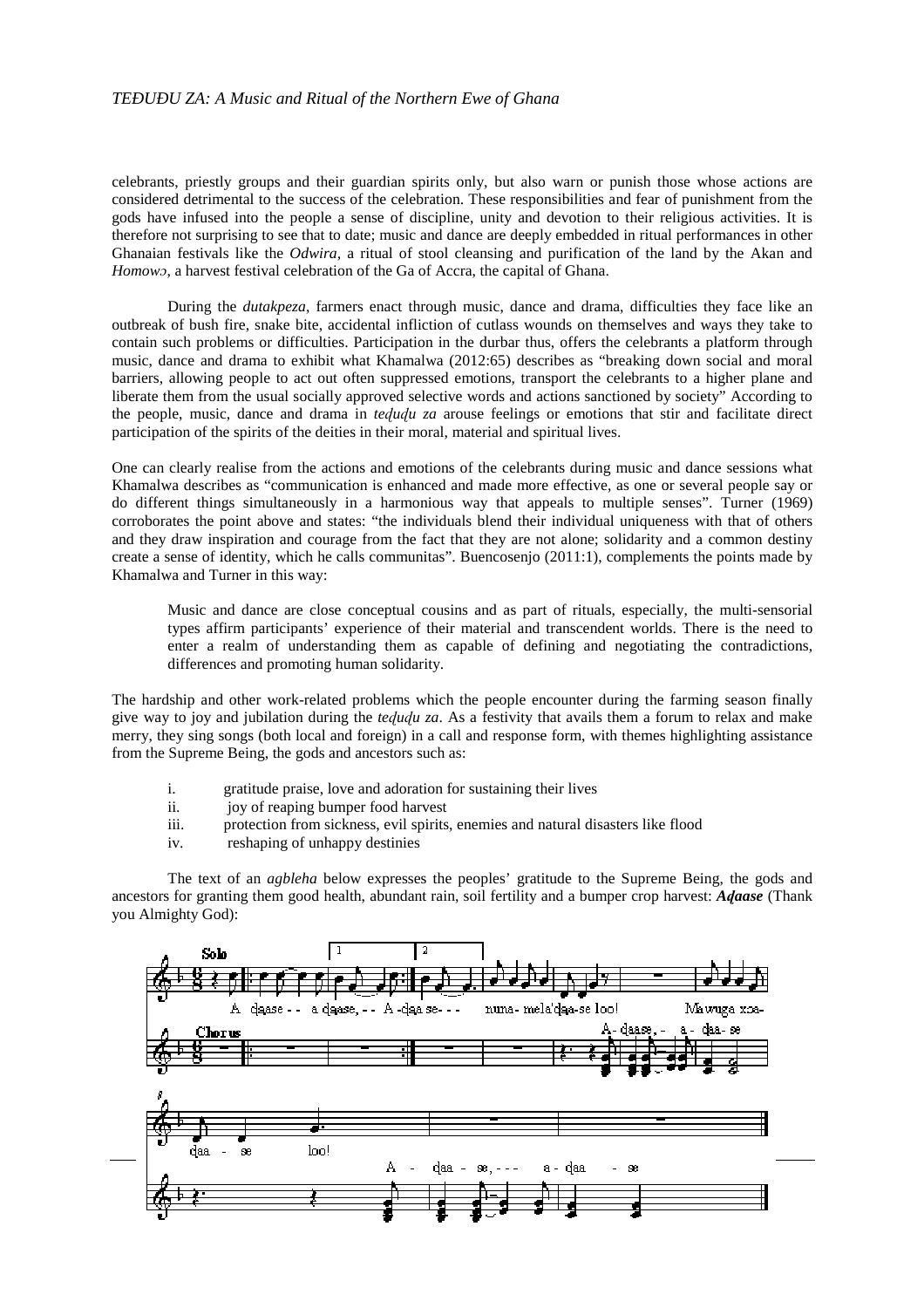Example 2: An *agbleha* expressing gratitude for a bumper food crop harvest.

| $\mathcal{N}:$ Adaase, adaase:// | //:Thank you, thank you://       |
|----------------------------------|----------------------------------|
| Nunamela, adaase                 | One who offers gifts, thank you. |
| Adaase, adaase                   | Thank you, thank you             |
| Mawuga, adaase                   | Almighty God, thank you          |
| Adaase, adaase                   | Thank you, thank you             |
| Gbledelawofofo, adaase loo!      | Father of farmers, thank you     |
| Adaase, adaase                   | Thank you, thank you             |

Since culture is dynamic, it is worth mentioning a contemporary feature that has now characterized *teɖuɖu za:* the use of varieties of musical genres to satisfy both ceremonial and recreational musical tastes of all celebrants. Musical types such as highlife, hip-life, reggae, rap, gospel and brass band music are now performed alongside the indigenous types like *agblehawo*, *bɔbɔɔbɔ, gbolo, agblɔʋu,* and *adeʋu* as a way of fostering communal participation and social cohesion among all the participants. In this regard, the celebrants do not consider themselves as people with different social and ethnic backgrounds, status, religions and colours but rather a big family of one people. The joy in this collective participation has revived, attracted and increased youth participation in *tedudu za* from one community to the other and from all walks of life. In this vein, Idolor (2007:16) asserts:

In Africa, while the core of indigenous musical practice continues, the synthetic and entirely foreign forms also exist simultaneously to satisfy the diverse musical tastes of the pluralist society. Sometimes, entertainment based music is performed along with other non-music activities. In other situations where there is a sequence of activities, like in religious festivals, entertainment music is performed to provide the listener (individual or audience), gregariousness which ensures quite a lasting relationship.

All these activities stimulate the psyche of the participants especially the natives to settle family and community disputes in order to expunge all evils and misfortunes of a passing year. Similar to contemporary issues that form part and parcel of *Fetu afahye*, a harvest festival of the people of Cape Coast, Amlor (2011:27) cites the case of corporate bodies like Vodafone, Tigo and Airtel (mobile network service providers) who now form part of this celebration, give publicity to the celebration by sponsoring *teɖuɖu za* musical jingles and messages in the electronic and print media and thus whip up curiosity, interest and desire of a whole lot of visitors from all over the world to be part of the celebration as participant observers. These bodies at times collaborate with media houses like the radio and television stations in the country and organise state dances to crown "Miss *Teɖuɖu za*", a beauty contest for young and talented ladies from the area. A remarkable aspect of this event includes the performance of indigenous and contemporary African music. The contestants are not only tested on their depth of knowledge about indigenous musical types that abound in Ghana or Africa but are also asked to play the musical instruments and perform some of the dances as well. These corporate groups also now channel their energy and music into peaceful self-help projects among which are; construction of community infrastructure such as schools, health posts and roads at no cost. The festival organizers also invite traditional and corporate bodies to come and educate the youth on topical issues; puberty rites and family planning in order to prevent teenage pregnancy and also avoid contracting HIV/AIDS disease which to date, has no known medical cure.

An in-depth study of northern Ewe songs shows that they are not absolutely considered on grounds of elements like melody, polyphony, intervals and rhythm that constitute it. Song texts and poetry, referred to as *hakpanyawo*, play crucial roles. The song texts are therefore a combination of poetry and musical expression with coded messages that are embedded in vital historical facts and socio-cultural teachings which help the listener to know and understand the aesthetic values, history, philosophy and cultural life of a people. Merriam (1964), commenting on song texts and human behaviour, states: "one of the most obvious sources of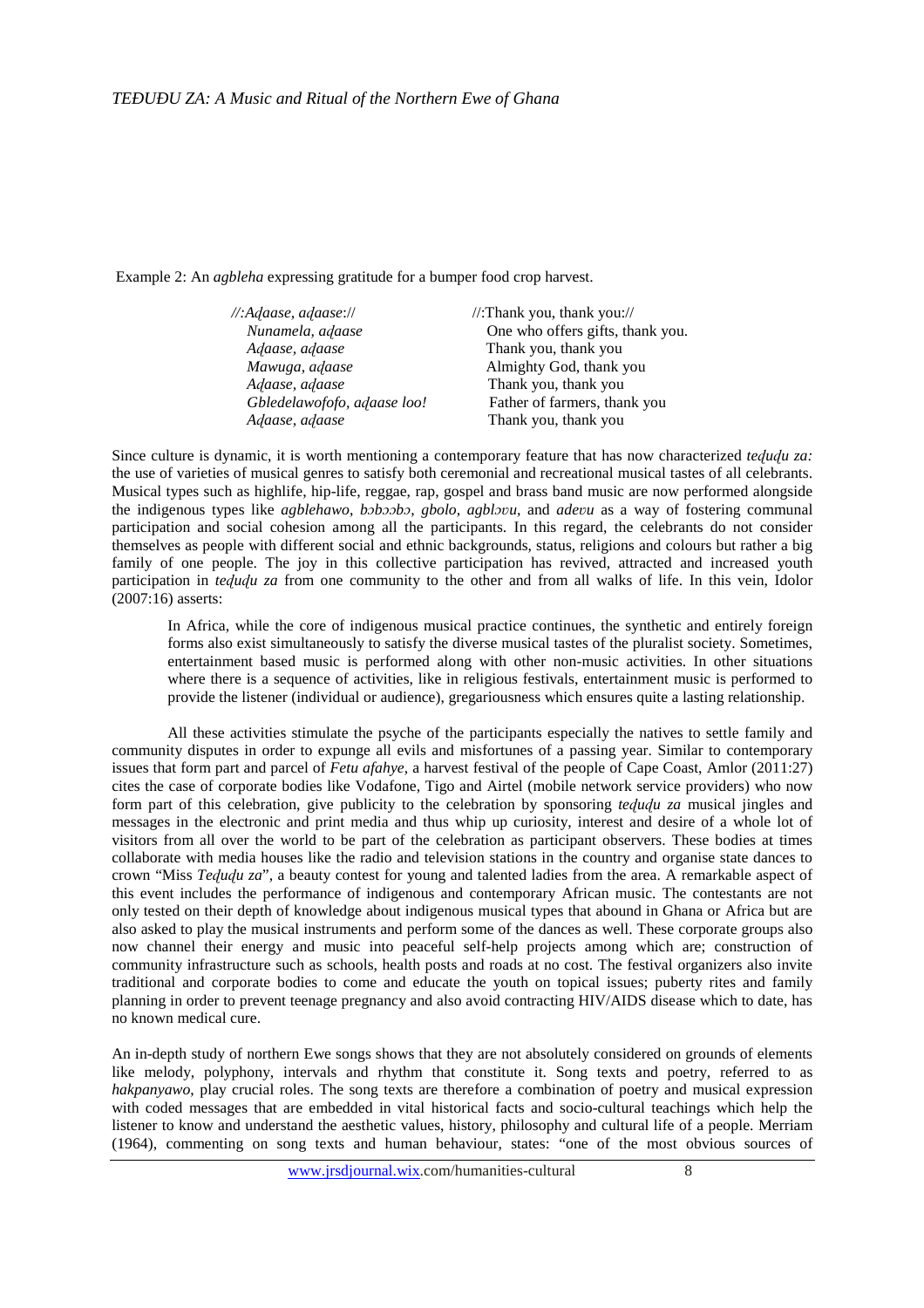understanding human behaviour in connection with music is the song text. The text of course, is language behaviour rather than music sound, but they are integral parts of music, and there is clear-cut evidence that language used in connection with music differs from that of ordinary discourse". Similarly, Nketia (1974:189) asserts:

The treatment of a song as a form of speech utterances arises not only from the stylistic considerations or from the consciousness of the analogous features of speech and music; it is also an avenue of verbal communication, a medium for creative verbal expression which can reflect both personal and social experiences".

The celebrants also believe that the songs sung during the *teɖuɖuza* help them to understand their past, shape the present and face farming activities in the future with confidence. The celebration also offers them the opportunity to express through songs and dance gestures, their feelings, hopes, disappointments, sufferings and joy encountered during farming to the public. As stated by Mbiti (1991:143), "religious and social values are repeated and renewed through communal participation in activities like music, dance, drama and oral communication". Furthermore, it is a strong northern Ewe indigenous belief that song texts, to a large extent help in achieving social control and cohesion, addressing topical issues, praising hard work, ridiculing lazy farmers, showing gratitude and fostering a close bond between the people and the Supreme Being, the gods and ancestral spirits. The song texts also highlight the pride and joy of citizens who work hard and gain good economic status, and urge others to follow suit.

In contrast to songs that emphasise hard work in the society, an alternative text of an *agbleha* cited below with the title; *D'agble naɖu loo!* (Cultivate a food crop farm to enable you eat!), allegorically ridicules lazy youngsters who hardly know the difference between food crops like yam and cassava because they shun farming and do not feed their families but rather, they loiter from one drinking bar to the other in the community boozing.

| $\mathcal{U}:$ Dagble nadu loo!:// | //:Cultivate a food crop farm to enable you eat!://     |
|------------------------------------|---------------------------------------------------------|
| Miatoa kankoawoee!                 | Fellow young folks!                                     |
| Dagble, nanyi dokuiwo,             | Cultivate a food crop farm to sustain your life         |
| Novi! dagble, nadu loo!            | Folks! Cultivate a food crop farm to enable you to eat! |

It is interesting to note that almost all the performing groups in this festival celebration sing songs that centre on love, unity and patriotism. Songs under this category cut across different types of love, ranging from social love, communal love, filial love, parental love to erotic love. Numerous as the aspects of love may be, the basic underlying factor that runs through these songs is the concern for the well-being of the object of one's love which can be one's blood brother or sister, spouse, friend, society, country and humanity on the whole. One can clearly observe that places, where songs of love abound in Ewe communal activities, peace, unity and solidarity, wields the citizens as one people with a common destiny. The themes also strengthen ties and eventually create peaceful co-existence of the people.

*Ɣeɖuɖu* (dance performance) as a non-verbal communication satisfies both ritual and non-ritual purposes in African socio-cultural activities. *Ɣeɖuɖu* in the African context is readily seen as a running commentary on the social life of the people. Radcliffe Brown (1952) describes dance as "the state of elation in which the feeling of increased self-importance in the dancer engenders in him a feeling of geniality and goodwill towards his companions".

Dance movements which are largely dictated by instrumental rhythms of various dances in *teɖuɖuza,* serve a complex diversity of social purposes: emotional satisfaction which impacts deeply on the citizens, enhancement of communication, body movements and the use of gestures. The dance forms may be linear, circular, serpentine, or columns of two or more rows and involve the use of the hips, intricate and gliding footsteps that move and alternate from side to side with the arms swinging in the direction of the alternating footsteps. There is also fast rotation, ripples of the body, contraction and release, as well as variations in dynamics levels and use of space. Three dance forms are identifiable in *teɖuɖu za*: solo dance in which an individual executes basic styles of dance alone and the form in which two, three or four individuals take turns in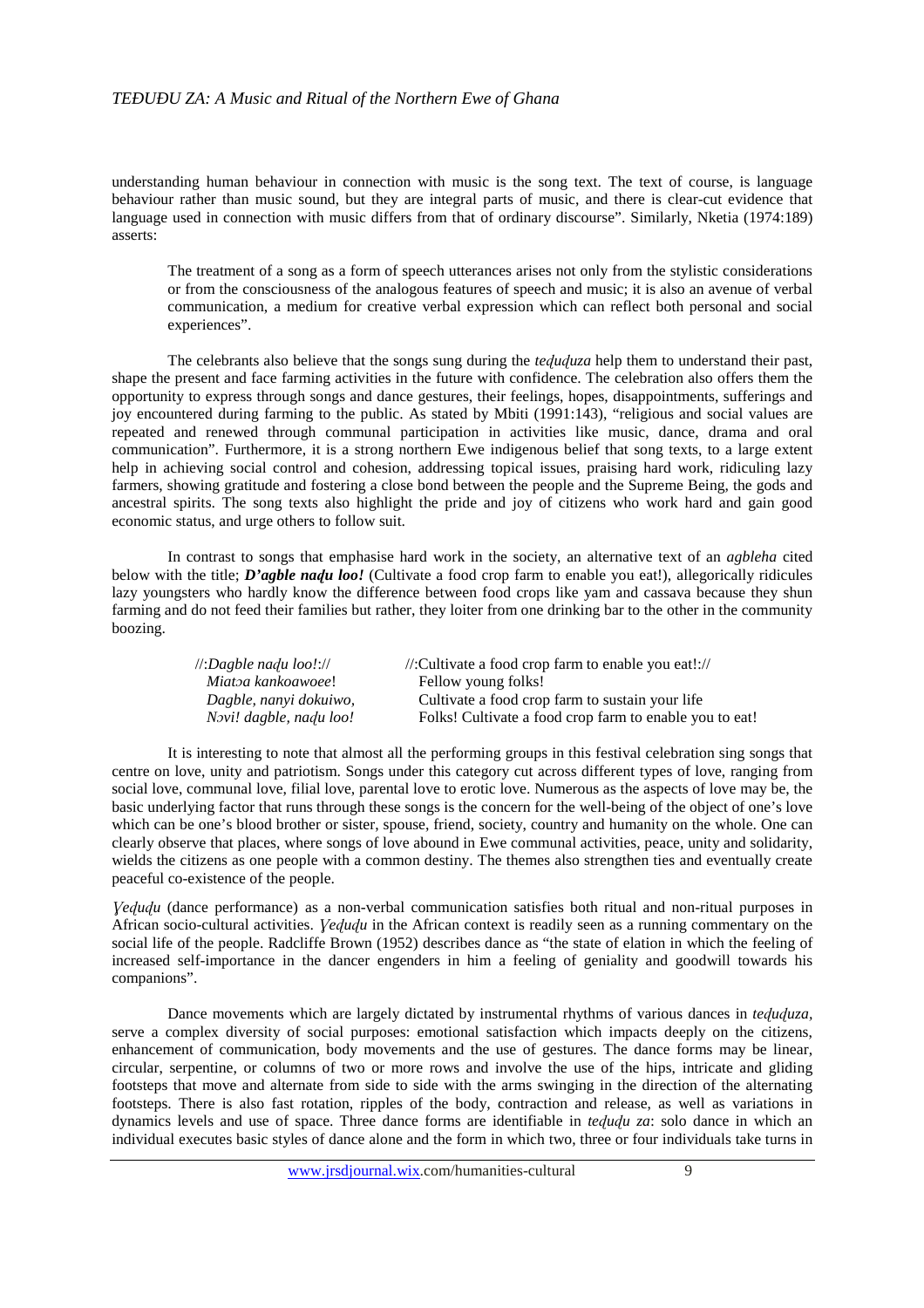the dance arena. There is also communal dance which is executed in unorganised order and thus, allowing room for individual styles and dance movements. Akuna (2008:1) examines the role(s) of Ghanaian dances and states:

.....dance as a psychological form of behaviour is speculated to help in conditioning the emotional state of individual members (of given societies), by helping to build their personal self-worth, the cathartic and therapeutic function of dance is linked to this behaviour, since certain experience of dance performance can help to purge negative feelings and emotion of both performers and spectators

One can clearly notice in this contemporary era that there are changing trends in many African societies which are not the making of the people but rather, the product of external socio-cultural pressures that have emerged and impacted on the people through Western and Arab education, religion, technology and modernity. While this paper does not aim at condemning foreign cultural influences, it rather suggests that there should be the need for adoption of only aspects that can enhance and project African cultural identity or values. In this direction, Amlor (2011:28) cautions:

Traditional/opinion leaders, clans and family heads, government and personnel in the print/electronic media, composers/arrangers, researchers and performers should be mindful of African values and consequently protect them. If the aim of the mass media (both audio and video) for example, is to inform, educate and entertain, the bulk of items that constitute their programmes should reflect on the environment in which the listeners and viewers live. This would enable them to know the essence, understand and take pride in their cultural heritage.

### **IV. Conclusion**

The *teququ za* of northern Ewes, is an annual yam harvest festival celebration which takes place mainly in the months of August/September through December in the Ho, Peki, Awudome, Anfoega, Kpando, Hohoe and Leklebi traditional areas that can be located in the Ho, North and South Dayi, Kpando and Hohoe Districts of the Volta Region of Ghana. It is a period when the first harvest of new tubers of yam are prepared as a ritual meal by chiefs and their elders to feed the gods, traditional stools and spirits of their ancestors. Not until this rite is performed, no farmer has the right to bring fresh yams home for consumption. This ritual is a public affirmation by the people of oneness with the hierarchy of their gods and ancestors who are believed to be the spiritual forces behind the growth and bountiful harvest of yam. The celebration is also seen as an opportunity that provides solutions to their intrinsic psychological and emotional problems raise hopes, clears doubts about mysteries that centre on the cosmology, the purpose of existence, fortunes/misfortunes, death and life after death. Apart from the indigenous music genres that are featured, contemporary musical types such as highlife, reggae, gospel songs and brass band music are also performed during *tedudu za* to satisfy the musical tastes of all the participants and thereby foster unity and co-existence among them. Idolor (2007:14) in the light of the above, comments: "in examining social factors that subject Africans to music making; desire for cultural identity, didactic function, entertainment, integrative and religious essence are given emphasis". Similarly, Nketia (1966:20) concludes:

A village that has no organized music or neglects community singing, drumming and dancing are said to be dead. Music making is, therefore, an index of a living community and a measure of the degree of social cohesion among its respective units.

The government and policy makers in the educational sector in Ghana, as well as other African countries, should, therefore, be conscious of the fact that majority of students turned out from the basic schools, colleges, polytechnics and universities would serve as future leaders in African societies; hence, the study of African indigenous knowledge including the performing arts as a basis for a Ghanaian or African-oriented educational curriculum is very critical.